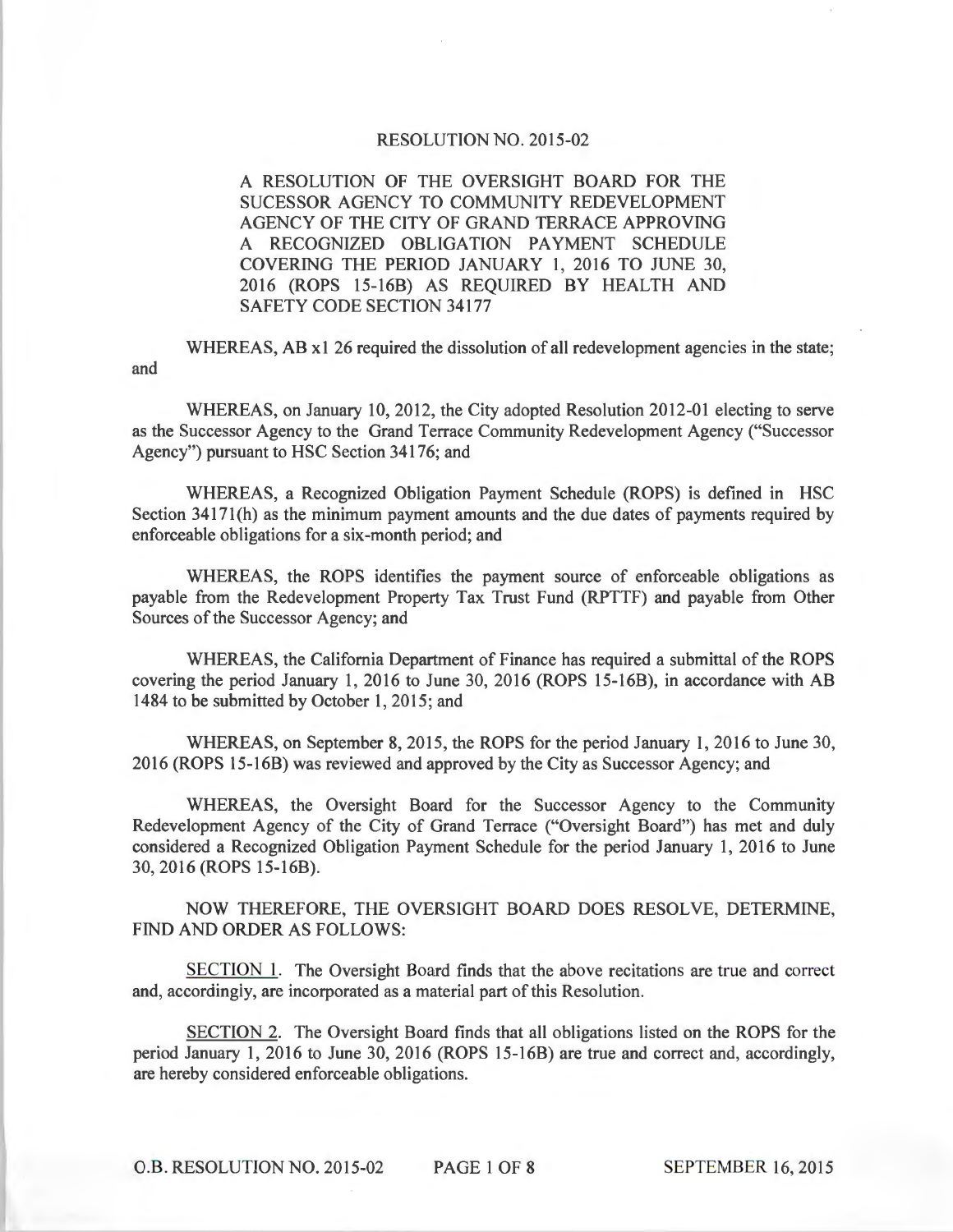SECTION 3. Pursuant to HSC Section 34177, the ROPS for the period January 1, 2016 to June 30, 2016, incorporated herein as Attachment A, ("ROPS 15-16B") is hereby approved and adopted in substantially the same form as shown in Attachment A by the Successor Agency.

SECTION 4. The Executive Director is hereby authorized to make such non-substantive changes and adjustments to ROPS 15-16B, as attached, which may be necessary and appropriate.

SECTION 5. The Executive Director is hereby directed to take all necessary and appropriate acts to submit the ROPS 15-16B to the California Department of Finance, State Controller's Office, San Bernardino County Auditor-Controller, and any other agency by the October 1, 2015 submittal deadline. The Executive Director is further authorized to perform all acts necessary and appropriate which may be required by the California Health & Safety Code. This includes, but is not limited to the requirements set forth by the California Department of Finance, the San Bernardino County Auditor-Controller, or any other applicable agency.

SECTION 6. The Oversight Board Secretary shall certify to the adoption of this Resolution.

PASSED APPROVED AND ADOPTED this  $16<sup>th</sup>$  day of September, 2015 by the following vote:

A YES: Board Members Engineer, Saks, Vice Chair Morga, and Chair McNaboe

NOES: None

ABSENT: Board Members Forbes and Torres

ABSTAIN: None

Darcy McNaboe.

ATTEST: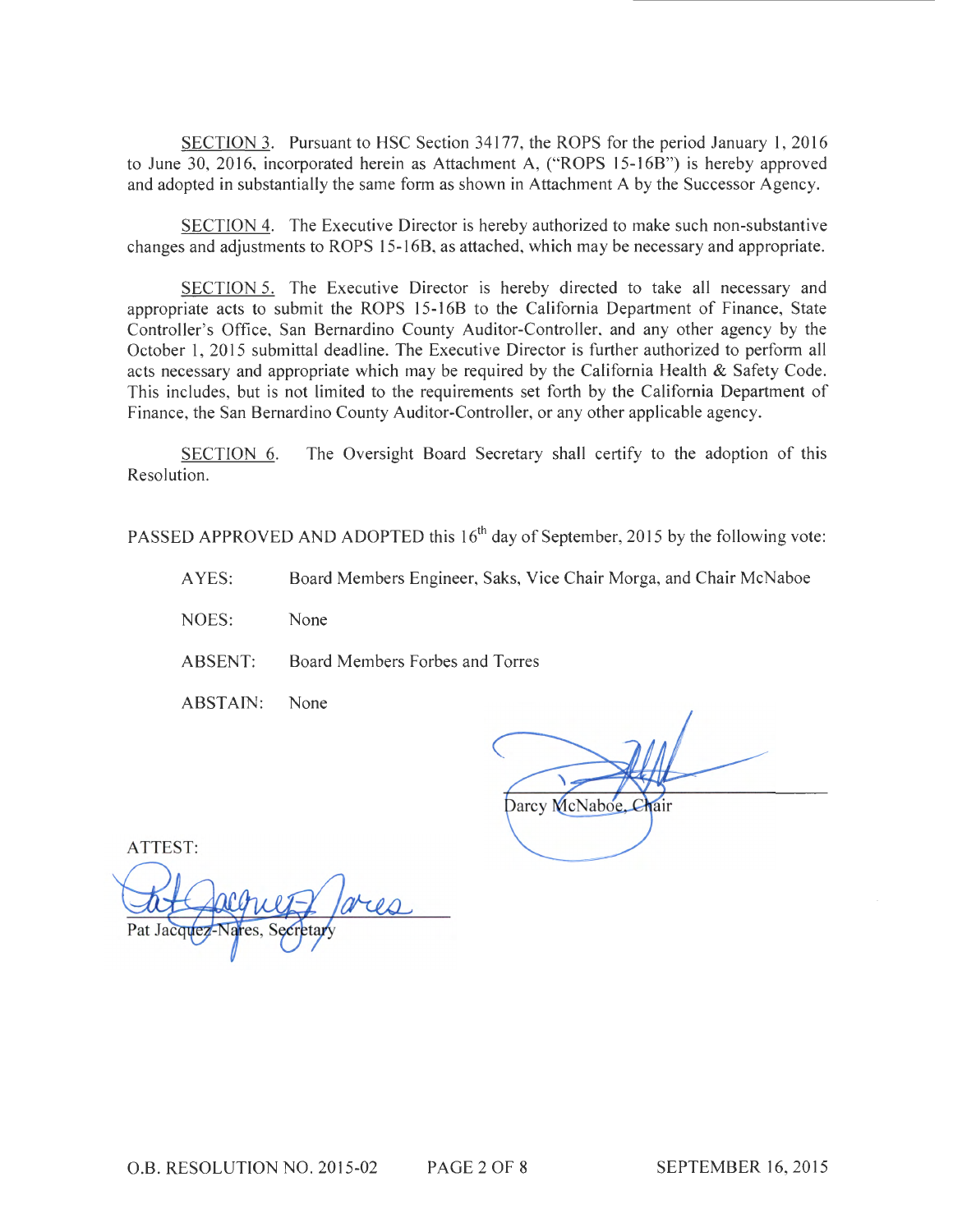**Attachment A**

## **Recognized Obligation Payment Schedule (ROPS)**

**For the Period January 1, 2016 to June 30, 2016**

**(ROPS 15-16B)**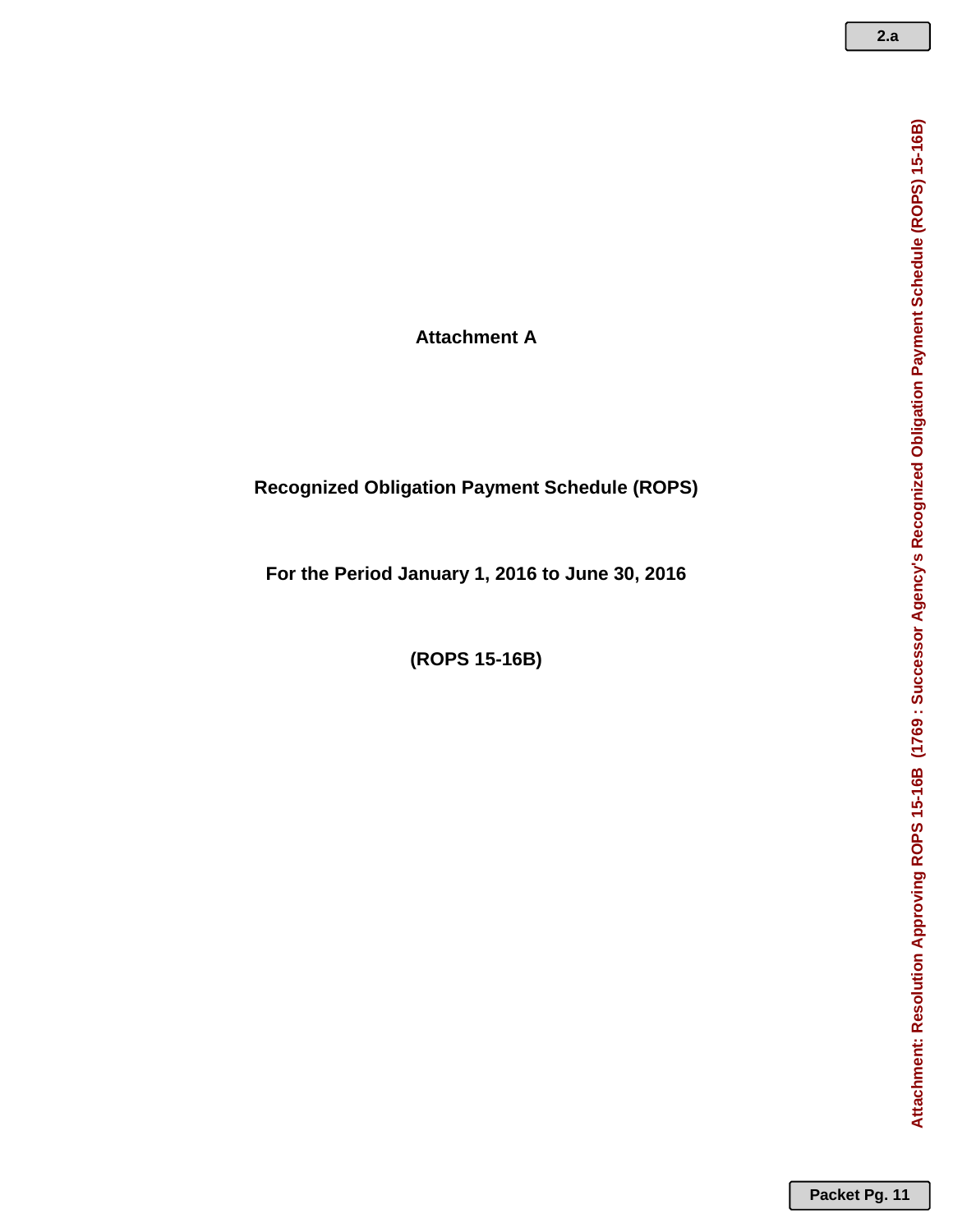## **Recognized Obligation Payment Schedule (ROPS 15-16B) - Summary**

Filed for the January 1, 2016 through June 30, 2016 Period

|    | <b>Name of Successor Agency:</b>           | <b>Grand Terrace</b>                                                                                                              |                                                                                                      |                        |
|----|--------------------------------------------|-----------------------------------------------------------------------------------------------------------------------------------|------------------------------------------------------------------------------------------------------|------------------------|
|    | <b>Name of County:</b>                     | San Bernardino                                                                                                                    |                                                                                                      |                        |
|    |                                            |                                                                                                                                   |                                                                                                      |                        |
|    |                                            | <b>Current Period Requested Funding for Outstanding Debt or Obligation</b>                                                        |                                                                                                      | <b>Six-Month Total</b> |
|    |                                            |                                                                                                                                   | Enforceable Obligations Funded with Non-Redevelopment Property Tax Trust Fund (RPTTF) Funding        |                        |
| A  | Sources (B+C+D):                           |                                                                                                                                   |                                                                                                      | \$<br>93,794           |
| В  |                                            | Bond Proceeds Funding (ROPS Detail)                                                                                               |                                                                                                      |                        |
| C  |                                            | Reserve Balance Funding (ROPS Detail)                                                                                             |                                                                                                      | 93,794                 |
| D  | Other Funding (ROPS Detail)                |                                                                                                                                   |                                                                                                      |                        |
| Е  |                                            | Enforceable Obligations Funded with RPTTF Funding (F+G):                                                                          |                                                                                                      | 1,249,446              |
| F  |                                            | Non-Administrative Costs (ROPS Detail)                                                                                            |                                                                                                      | 1,124,446              |
| G  | Administrative Costs (ROPS Detail)         |                                                                                                                                   |                                                                                                      | 125,000                |
| н  |                                            | Total Current Period Enforceable Obligations (A+E):                                                                               |                                                                                                      | \$<br>1,343,240        |
|    |                                            |                                                                                                                                   |                                                                                                      |                        |
|    |                                            | Successor Agency Self-Reported Prior Period Adjustment to Current Period RPTTF Requested Funding                                  |                                                                                                      |                        |
|    |                                            | Enforceable Obligations funded with RPTTF (E):                                                                                    |                                                                                                      | 1,249,446              |
| J  |                                            | Less Prior Period Adjustment (Report of Prior Period Adjustments Column S)                                                        |                                                                                                      |                        |
| Κ  |                                            | Adjusted Current Period RPTTF Requested Funding (I-J)                                                                             |                                                                                                      | \$<br>1,249,446        |
|    |                                            |                                                                                                                                   | County Auditor Controller Reported Prior Period Adjustment to Current Period RPTTF Requested Funding |                        |
| L. |                                            | Enforceable Obligations funded with RPTTF (E):                                                                                    |                                                                                                      | 1,249,446              |
| M  |                                            | Less Prior Period Adjustment (Report of Prior Period Adjustments Column AA)                                                       |                                                                                                      |                        |
| N  |                                            | Adjusted Current Period RPTTF Requested Funding (L-M)                                                                             |                                                                                                      | 1,249,446              |
|    |                                            |                                                                                                                                   |                                                                                                      |                        |
|    | Certification of Oversight Board Chairman: |                                                                                                                                   |                                                                                                      |                        |
|    |                                            | Pursuant to Section 34177 (m) of the Health and Safety code, I<br>hereby certify that the above is a true and accurate Recognized | Name                                                                                                 | Title                  |
|    |                                            | Obligation Payment Schedule for the above named agency.                                                                           |                                                                                                      |                        |
|    |                                            |                                                                                                                                   | /s/                                                                                                  |                        |
|    |                                            |                                                                                                                                   | Signature                                                                                            | Date                   |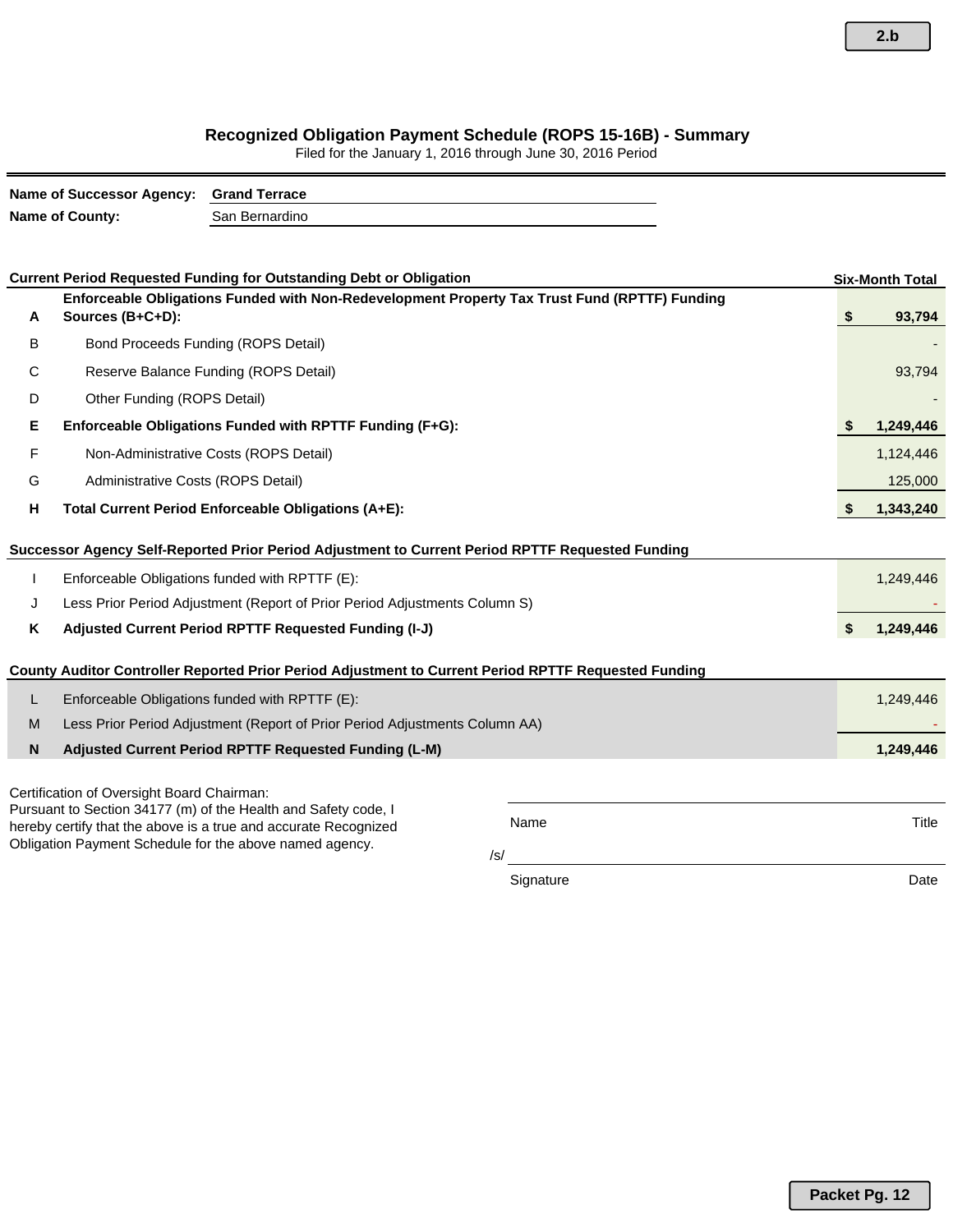|               |                                           |                                                            |                       |                         |                                              | Grand Terrace Recognized Obligation Payment Schedule (ROPS 15-16B) - ROPS Detail<br>January 1, 2016 through June 30, 2016<br>(Report Amounts in Whole Dollars) |                      |                          |         |                                                          |                       |                 |              |                |                      |
|---------------|-------------------------------------------|------------------------------------------------------------|-----------------------|-------------------------|----------------------------------------------|----------------------------------------------------------------------------------------------------------------------------------------------------------------|----------------------|--------------------------|---------|----------------------------------------------------------|-----------------------|-----------------|--------------|----------------|----------------------|
|               |                                           |                                                            |                       |                         |                                              |                                                                                                                                                                |                      |                          |         |                                                          |                       |                 |              |                |                      |
|               | в                                         | C                                                          | D                     |                         | F                                            | G                                                                                                                                                              | н                    |                          |         |                                                          | м                     | N               | $\mathbf{o}$ |                |                      |
|               |                                           |                                                            |                       |                         |                                              |                                                                                                                                                                |                      |                          |         |                                                          | <b>Funding Source</b> |                 |              |                |                      |
|               |                                           |                                                            |                       |                         |                                              |                                                                                                                                                                |                      |                          |         | Non-Redevelopment Property Tax Trust Fund<br>(Non-RPTTF) |                       | <b>RPTTF</b>    |              |                |                      |
|               |                                           |                                                            | Contract/Agreement    | Contract/Agreement      |                                              |                                                                                                                                                                |                      | <b>Total Outstanding</b> |         |                                                          |                       |                 |              |                |                      |
| Item #        | Project Name / Debt Obligation            | Obligation Type                                            | <b>Execution Date</b> | <b>Termination Date</b> | Payee                                        | <b>Description/Project Scope</b>                                                                                                                               | <b>Project Area</b>  | Debt or Obligation       | Retired | Bond Proceeds   Reserve Balance                          | <b>Other Funds</b>    | Non-Admin       | Admin        |                | Six-Month Total      |
|               | 1 2011 A Tax Allocation Bond              | <b>Bonds Issued After</b>                                  | 1/1/2011              | 9/1/2033                | <b>US Bank</b>                               | Bond Principle and Interest on RDA                                                                                                                             | <b>Grand Terrace</b> |                          | N       | $93,794$ \$                                              |                       | l Si<br>403,923 | 125,000      |                | 1,343,240<br>403,923 |
|               | 2 2011 B Tax Allocation Bond              | <b>Bonds Issued After</b>                                  | 1/1/2011              | 9/1/2026                | US Bank                                      | Bond Principle and Interest on RDA                                                                                                                             | <b>Grand Terrace</b> |                          | N       |                                                          |                       | 174,755         |              | $\mathfrak{S}$ | 174,755              |
|               | 3 Trustee Fees                            | 12/31/10<br>Fees                                           | 1/1/2011              | 9/1/2033                | US Bank                                      | <b>Bonds</b><br><b>Trustee Fees</b>                                                                                                                            | <b>Grand Terrace</b> |                          | N       |                                                          |                       | 1,250           |              | -\$            | 1,250                |
|               | 4 Zion Loan                               | <b>City/County Loans</b>                                   | 7/1/2005              | 9/1/2020                | <b>Zion First National Bank</b>              | <b>Private Refunding of CRA Debt</b>                                                                                                                           | <b>Grand Terrace</b> |                          | N       |                                                          |                       |                 |              |                |                      |
|               | 5 Repayment of Debt Service               | On or Before<br>Miscellaneous                              | 1/28/2012             | 1/28/2021               | <b>SB Valley Muni Water</b>                  | Repayment Incorrect debt service                                                                                                                               | <b>Grand Terrace</b> |                          | N.      |                                                          |                       | 234,652         |              | -\$            | 234,652              |
|               |                                           |                                                            |                       |                         |                                              | distrib by -SBC ATC                                                                                                                                            |                      |                          |         |                                                          |                       |                 |              |                |                      |
|               | 7 Consulting Services                     | Professional<br><b>Services</b>                            | 7/13/2010             | 1/31/2013               | <b>Chamber of Commerce</b>                   | <b>Business Development Services</b>                                                                                                                           | <b>Grand Terrace</b> |                          | N       |                                                          |                       |                 |              | \$             |                      |
|               | 8 Professional Services                   | Professional                                               | 2/1/2012              | 6/30/2034               | <b>Professional Appraisers</b>               | <b>Property Appraisal Services</b>                                                                                                                             | <b>Grand Terrace</b> |                          | N       |                                                          |                       |                 |              | \$.            |                      |
|               | 9 Professional Services                   | <b>Services</b><br>Property                                | 4/12/2011             | 6/30/2016               | Cal Dreamscape                               | Weed abatement for Agency owned                                                                                                                                | <b>Grand Terrace</b> |                          | N       |                                                          |                       | 10,000          |              | - \$           | 10,000               |
|               |                                           | Maintenance                                                |                       |                         | Landscape/Riverside<br><b>Highland Water</b> | property & water                                                                                                                                               |                      |                          |         |                                                          |                       |                 |              |                |                      |
|               | 10 Professional Services                  | Professional                                               | 2/1/2012              | 6/30/2034               | Urban Futures                                | S.E.C. Rule 15c2-12 Compliance<br>Requirement - Bonds                                                                                                          | <b>Grand Terrace</b> |                          | N       |                                                          |                       | 1,250           |              | \$             | 1,250                |
|               | 12 Agency Owned Property                  | Services<br><b>Property</b>                                | 2/1/2012              | 6/30/2034               | <b>Various contractors</b>                   | Property Maintenance and Insurance - Grand Terrace                                                                                                             |                      |                          | N       |                                                          |                       |                 |              | \$             |                      |
|               | 13 2011A TABS Debt Service Reserve        | <b>Maintenance</b><br>Reserves                             | 1/1/2011              | 9/1/2033                | <b>US Bank</b>                               | <b>Agency Property</b><br><b>DSR - Bond Covenant Requirement</b>                                                                                               | <b>Grand Terrace</b> |                          | N       |                                                          |                       |                 |              |                |                      |
|               | 14 2011B TABS Debt Service Reserve        | Reserves                                                   | 1/1/2011              | 9/1/2026                | <b>US Bank</b>                               | <b>DSR - Bond Covenant Requirement</b>                                                                                                                         | <b>Grand Terrace</b> |                          | N       |                                                          |                       |                 |              | $\mathfrak{L}$ |                      |
|               | 15 Professional Services-RDA wind<br>down | <b>Dissolution Audits</b>                                  | 9/1/2012              | 1/31/2013               | Rogers Anderson Malody                       | Due Diligence Reporting/Review H&S Grand Terrace<br>34179.5                                                                                                    |                      |                          | N       |                                                          |                       |                 |              |                |                      |
|               | 16 SA Legal consulting                    | <b>Admin Costs</b>                                         | 10/1/2011             | 6/30/2034               | Jones & Mayer                                | Legal Counsel under H&S 34177.3(b) Grand Terrace                                                                                                               |                      |                          | N       |                                                          |                       |                 | 12,000       | -\$            | 12,000               |
|               | 17 2011A TABS Bond Projects               | Professional<br><b>Services</b>                            | 3/13/2012             | 3/13/2015               | Webb & Assoc                                 | Michigan Street improvements: design Grand Terrace<br>and ROW acq.                                                                                             |                      |                          | N       |                                                          |                       |                 |              | \$             |                      |
|               | 18 2011A TABS Bond Projects               | Professional                                               | 1/1/2011              | 9/1/2033                | Contractors/Staff                            | Southwest project area: infrastructure Grand Terrace<br>study and design                                                                                       |                      |                          | N       |                                                          |                       |                 |              | \$             |                      |
|               | 19 2011A TABS Bond Projects               | <b>Services</b><br>Improvement/Infrastr 1/1/2011<br>ucture |                       | 9/1/2033                | Contractors/Staff                            | Southwest project area: infrastructure Grand Terrace<br>construction                                                                                           |                      |                          | N       |                                                          |                       |                 |              | \$             |                      |
|               | 20 2011A TABS Bond Projects               | Improvement/Infrastr 1/1/2011                              |                       | 9/1/2033                | Contractors/Staff                            | <b>Barton Road infrastructure</b>                                                                                                                              | <b>Grand Terrace</b> |                          | N       |                                                          |                       |                 |              |                |                      |
|               | 21 2011A TABS Bond Projects               | lucture<br>Improvement/Infrastr 1/1/2011                   |                       | 9/1/2033                | Contractors/Staff                            | <i>improvements</i><br>Michigan Street improvements:                                                                                                           | <b>Grand Terrace</b> |                          | N       |                                                          |                       |                 |              |                |                      |
|               | 22 2011A TABS Bond Projects               | ucture<br>Improvement/Infrastr 1/1/2011                    |                       | 9/1/2033                | Contractors/Staff                            | construction<br>Union Pacific/Barton Road bridge                                                                                                               | <b>Grand Terrace</b> |                          | N       |                                                          |                       |                 |              | \$             |                      |
|               |                                           | ucture                                                     |                       |                         |                                              | construction                                                                                                                                                   |                      |                          |         |                                                          |                       |                 |              |                |                      |
|               | 23 2011A TABS Bond Projects               | Improvement/Infrastr 1/1/2011<br>ucture                    |                       | 9/1/2033                | Contractors/Staff                            | Storm drain & street rehab: Van<br>Buren, Pico, and Main St.                                                                                                   | <b>Grand Terrace</b> |                          | N       |                                                          |                       |                 |              | \$             |                      |
|               | 24 2011A TABS Bond Projects               | Improvement/Infrastr 1/1/2011<br>ucture                    |                       | 9/1/2033                | Contractors/Staff                            | Mt. Vernon slope stabilization                                                                                                                                 | <b>Grand Terrace</b> |                          | N       |                                                          |                       |                 |              | \$             |                      |
|               | 25 2011A TABS Bond Projects               | Improvement/Infrastr 1/1/2011<br>ucture                    |                       | 9/1/2033                | <b>Contractors/Staff</b>                     | <b>Vista Grande Park construction</b>                                                                                                                          | <b>Grand Terrace</b> |                          | N       |                                                          |                       |                 |              | \$             |                      |
|               | 29 Stater Brothers OPA                    | <b>Business Incentive</b>                                  | 2/22/2011             | 2/22/2021               | <b>Stater Brothers Markets</b>               | Payment on participation agreement                                                                                                                             | <b>Grand Terrace</b> |                          | N.      | 93,794                                                   |                       | 264,956         |              | -\$            | 358,750              |
|               | 30 Residual Receipts                      | Agreements<br><b>Miscellaneous</b>                         | 2/24/2009             | 2/24/2033               | <b>City of Grand Terrace</b>                 | Affordable housing payment                                                                                                                                     | <b>Grand Terrace</b> |                          | N       |                                                          |                       |                 |              | $\mathfrak{S}$ |                      |
|               | 31 Employee Costs                         | <b>Admin Costs</b>                                         | 2/1/2012              | 6/30/2034               | <b>Personnel Costs</b>                       | agreement-FY2012-13<br>Agency direct employee costs-salaries Grand Terrace                                                                                     |                      |                          | N       |                                                          |                       |                 | $61,290$ \$  |                | 61,290               |
|               | 32 Employee Costs-PERS                    | <b>Admin Costs</b>                                         | 2/1/2012              | 6/30/2034               | <b>Personnel Costs</b>                       | Agency direct employee costs-PERS                                                                                                                              | <b>Grand Terrace</b> |                          | N       |                                                          |                       |                 | 18,387       |                | 18,387               |
|               | 33 Employee Costs-other benefits          | <b>Admin Costs</b>                                         | 2/1/2012              | 6/30/2034               | Personnel Costs                              | Agency direct employee costs-other                                                                                                                             | <b>Grand Terrace</b> |                          | N.      |                                                          |                       |                 | $12,258$ \$  |                | 12,258               |
|               | 34 Employee Costs-insurance,              | <b>Admin Costs</b>                                         | 2/1/2012              | 6/30/2034               | Personnel Costs                              | benefits<br>Agency direct employee costs-                                                                                                                      | Grand Terrace        |                          | N.      |                                                          |                       |                 | $3,065$ \$   |                | 3,065                |
| <b>Packet</b> | workers' compensation                     |                                                            |                       |                         |                                              | insurance (unemployment, workers'<br>compensation)                                                                                                             |                      |                          |         |                                                          |                       |                 |              |                |                      |
|               | 36 Consulting Services                    | <b>Admin Costs</b>                                         | 7/1/2014              | 6/30/2015               | <b>RSG</b>                                   | <b>Property Tax Reporting Services</b>                                                                                                                         | <b>Grand Terrace</b> |                          | N       |                                                          |                       |                 | $10,000$ \$  |                | 10 <sup>l</sup>      |
| Pg.           | 37 Office Costs/Supplies/Misc.            | <b>Admin Costs</b>                                         | 2/1/2012              | 6/30/2034               | Various                                      | Administrative supplies and costs                                                                                                                              | <b>Grand Terrace</b> |                          | N       |                                                          |                       |                 |              |                |                      |
| $\vec{3}$     | 38 Annual Audit and Reporting             | Admin Costs                                                | 8/26/2014             | 8/26/2019               | Lance, Soll, Lunghard                        | Required annual auditing services<br>Attachment: Grand Terrace_ROPS_15-16B (1769: Successor Agency's Recognized Obligation Payment Schedule (ROPS) 15-16B)     | <b>Grand Terrace</b> |                          | N       |                                                          |                       |                 | $8,000$ \$   |                | $rac{8}{8}$          |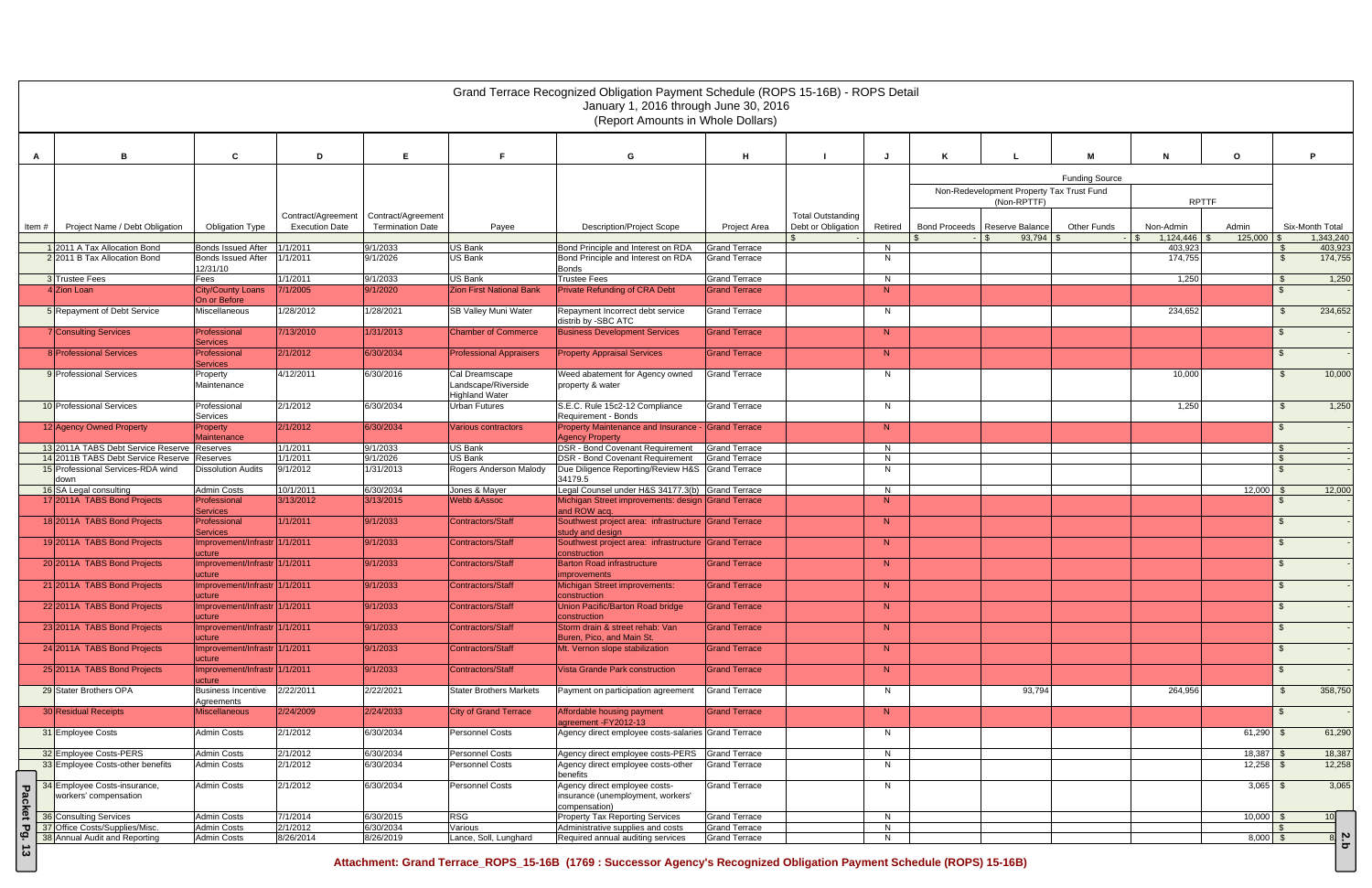|                                                     |                                                       |                       |                                                                    |                                             | Grand Terrace Recognized Obligation Payment Schedule (ROPS 15-16B) - ROPS Detail<br>January 1, 2016 through June 30, 2016<br>(Report Amounts in Whole Dollars) |                      |                                                |         |                                           |                       |              |              |                              |
|-----------------------------------------------------|-------------------------------------------------------|-----------------------|--------------------------------------------------------------------|---------------------------------------------|----------------------------------------------------------------------------------------------------------------------------------------------------------------|----------------------|------------------------------------------------|---------|-------------------------------------------|-----------------------|--------------|--------------|------------------------------|
| в                                                   | $\mathbf c$                                           | D                     | E                                                                  | F                                           | G                                                                                                                                                              | н                    |                                                |         |                                           | м                     | N            | $\mathbf{o}$ | P                            |
| A                                                   |                                                       |                       |                                                                    |                                             |                                                                                                                                                                |                      |                                                |         |                                           |                       |              |              |                              |
|                                                     |                                                       |                       |                                                                    |                                             |                                                                                                                                                                |                      |                                                |         | Non-Redevelopment Property Tax Trust Fund | <b>Funding Source</b> |              |              |                              |
|                                                     |                                                       |                       |                                                                    |                                             |                                                                                                                                                                |                      |                                                |         | (Non-RPTTF)                               |                       | <b>RPTTF</b> |              |                              |
| Project Name / Debt Obligation<br>Item #            | <b>Obligation Type</b>                                | <b>Execution Date</b> | Contract/Agreement   Contract/Agreement<br><b>Termination Date</b> | Payee                                       | <b>Description/Project Scope</b>                                                                                                                               | <b>Project Area</b>  | <b>Total Outstanding</b><br>Debt or Obligation | Retired | Bond Proceeds   Reserve Balance           | <b>Other Funds</b>    | Non-Admin    | Admin        | Six-Month Total              |
| 39 Property Disposition Plan                        | Property                                              | 8/12/2013             | 8/12/2034                                                          | Contractor                                  | Preparation of property disposition                                                                                                                            | <b>Grand Terrace</b> |                                                | N.      |                                           |                       |              |              | -S                           |
| 40 2011A TABS Bond Projects                         | <b>Dispositions</b><br>Improvement/Infrastr 3/13/2012 |                       | 3/13/2015                                                          | <b>Webb &amp; Assoc</b>                     | plan for housing assets<br>Michigan Street improvements: design Grand Terrace                                                                                  |                      |                                                | N       |                                           |                       |              |              | - \$                         |
| 41 2011A TABS Bond Projects                         | ucture<br>Improvement/Infrastr 3/13/2012              |                       | 3/13/2020                                                          | Contractors/Staff                           | and ROW acq. - Phase 2<br>Grand Terrace Project CIP (Items 18 Grand Terrace                                                                                    |                      |                                                | N.      |                                           |                       |              |              | - \$                         |
| 44 Property Management                              | ucture<br>Property                                    | 1/1/2015              | 12/31/2016                                                         | <b>RSG</b>                                  | through 25)<br>Implementation of the LRPMP - sale                                                                                                              | <b>Grand Terrace</b> |                                                | N       |                                           |                       | 33,660       |              | $\mathbb{S}$<br>33,660       |
| Implementation Plan                                 | <b>Dispositions</b>                                   |                       |                                                                    |                                             | of successor agency property                                                                                                                                   |                      |                                                |         |                                           |                       |              |              |                              |
| 45 Demolition of single-family dwelling Remediation |                                                       | 1/1/2014              | 6/30/2014                                                          | Contractor                                  | Demolition of single family dwelling on Grand Terrace<br>21992 DeBerry Street                                                                                  |                      |                                                | N       |                                           |                       |              |              | - \$                         |
| 47 Taxes on Successor Agency<br>Property            | Property<br>Maintenance                               | 1/1/2012              | 6/30/2014                                                          | San Bernardino Auditor<br>Controller        | Property Tax on Successor Agency<br>Property                                                                                                                   | <b>Grand Terrace</b> |                                                | N.      |                                           |                       |              |              | - \$                         |
| 48 AB1290 pass-through payments                     | Miscellaneous                                         | 7/1/2013              | 12/31/2014                                                         |                                             | San Bernardino Community Additional AB1290 pass-through                                                                                                        |                      |                                                | N       |                                           |                       |              |              | -\$                          |
| owed to SBCCD                                       |                                                       |                       |                                                                    | <b>College District</b>                     | amounts owed to San Bernardino<br>Community College District for                                                                                               |                      |                                                |         |                                           |                       |              |              |                              |
| 49 Housing/Successor Admin                          | <b>Housing Entity</b>                                 | 7/1/2014              | 6/30/2034                                                          | <b>Housing Authority of</b>                 | FY2008-09 & 2009-10<br>Admin Allowance for the successor                                                                                                       |                      |                                                | N       |                                           |                       |              |              | -\$                          |
| Allowance per AB 471                                | <b>Admin Cost</b>                                     |                       |                                                                    | Successor Agency of<br><b>Grand Terrace</b> | housing entity for \$150,000 or 1% of<br>the RORF allocation.                                                                                                  |                      |                                                |         |                                           |                       |              |              |                              |
| 50 Removal of concrete slab & soil pile Remediation |                                                       | 7/1/2015              | 12/31/2015                                                         | Contractor                                  | Removal of concrete slab & soil pile at Grand Terrace                                                                                                          |                      |                                                | N       |                                           |                       |              |              | -\$                          |
| 51 SERAF Loan LMIHF - Reserve                       | SERAF/ERAF                                            | 4/26/2011             | 4/26/2016                                                          | <b>LMIHF</b>                                | APN 0275-242-10<br>Repayment of loan for SERAF-                                                                                                                | <b>Grand Terrace</b> |                                                | N       |                                           |                       |              |              | <b>S</b>                     |
| 52                                                  |                                                       |                       |                                                                    |                                             | Reserve                                                                                                                                                        |                      |                                                | N       |                                           |                       |              |              | - \$                         |
| 53                                                  |                                                       |                       |                                                                    |                                             |                                                                                                                                                                |                      |                                                | N       |                                           |                       |              |              | $\mathbb{S}$                 |
| 54<br>55                                            |                                                       |                       |                                                                    |                                             |                                                                                                                                                                |                      |                                                | N<br>N  |                                           |                       |              |              | $\mathbb{S}$<br>\$           |
| 56                                                  |                                                       |                       |                                                                    |                                             |                                                                                                                                                                |                      |                                                | N       |                                           |                       |              |              | $\mathbb{S}$                 |
| 57<br>58                                            |                                                       |                       |                                                                    |                                             |                                                                                                                                                                |                      |                                                | N<br>N  |                                           |                       |              |              | $\sqrt{3}$<br>$\mathcal{S}$  |
| 59                                                  |                                                       |                       |                                                                    |                                             |                                                                                                                                                                |                      |                                                | N       |                                           |                       |              |              | $\mathbb{S}$                 |
| 60                                                  |                                                       |                       |                                                                    |                                             |                                                                                                                                                                |                      |                                                | N       |                                           |                       |              |              | - \$                         |
| 61<br>62                                            |                                                       |                       |                                                                    |                                             |                                                                                                                                                                |                      |                                                | N<br>N  |                                           |                       |              |              | \$<br>- \$                   |
| 63                                                  |                                                       |                       |                                                                    |                                             |                                                                                                                                                                |                      |                                                | N       |                                           |                       |              |              | - \$                         |
| 64                                                  |                                                       |                       |                                                                    |                                             |                                                                                                                                                                |                      |                                                | N       |                                           |                       |              |              | -\$                          |
| 65<br>66                                            |                                                       |                       |                                                                    |                                             |                                                                                                                                                                |                      |                                                | N<br>N  |                                           |                       |              |              | $\mathfrak{s}$<br>$\sqrt{3}$ |
| 67                                                  |                                                       |                       |                                                                    |                                             |                                                                                                                                                                |                      |                                                | N       |                                           |                       |              |              | <b>S</b>                     |
| 68                                                  |                                                       |                       |                                                                    |                                             |                                                                                                                                                                |                      |                                                | N       |                                           |                       |              |              | $\mathbb{S}$                 |
| 69                                                  |                                                       |                       |                                                                    |                                             |                                                                                                                                                                |                      |                                                | N       |                                           |                       |              |              | - \$                         |
| 70<br>71                                            |                                                       |                       |                                                                    |                                             |                                                                                                                                                                |                      |                                                | N<br>N  |                                           |                       |              |              | $\mathbb{S}$<br>$\mathbb{S}$ |
| 72                                                  |                                                       |                       |                                                                    |                                             |                                                                                                                                                                |                      |                                                | N       |                                           |                       |              |              | <b>S</b>                     |
| 73                                                  |                                                       |                       |                                                                    |                                             |                                                                                                                                                                |                      |                                                | N       |                                           |                       |              |              | $\sqrt{3}$                   |
| 74<br>75                                            |                                                       |                       |                                                                    |                                             |                                                                                                                                                                |                      |                                                | N<br>N  |                                           |                       |              |              | $\sqrt{3}$<br>$\sqrt{3}$     |
| 76                                                  |                                                       |                       |                                                                    |                                             |                                                                                                                                                                |                      |                                                | N       |                                           |                       |              |              | $\mathbb{S}$                 |
| 77                                                  |                                                       |                       |                                                                    |                                             |                                                                                                                                                                |                      |                                                | N       |                                           |                       |              |              | $\sqrt{3}$                   |
| 78<br>79                                            |                                                       |                       |                                                                    |                                             |                                                                                                                                                                |                      |                                                | N<br>N  |                                           |                       |              |              | - \$<br>$\mathbb{S}$         |
| $\sqrt{80}$                                         |                                                       |                       |                                                                    |                                             |                                                                                                                                                                |                      |                                                | N       |                                           |                       |              |              | - \$                         |
|                                                     |                                                       |                       |                                                                    |                                             |                                                                                                                                                                |                      |                                                | N       |                                           |                       |              |              | <b>S</b>                     |
|                                                     |                                                       |                       |                                                                    |                                             |                                                                                                                                                                |                      |                                                | N       |                                           |                       |              |              | -\$                          |
|                                                     |                                                       |                       |                                                                    |                                             |                                                                                                                                                                |                      |                                                | N<br>N  |                                           |                       |              |              | $\sqrt{3}$<br>$\sqrt{3}$     |
|                                                     |                                                       |                       |                                                                    |                                             |                                                                                                                                                                |                      |                                                | N       |                                           |                       |              |              | $\sqrt{3}$                   |
|                                                     |                                                       |                       |                                                                    |                                             |                                                                                                                                                                |                      |                                                | N       |                                           |                       |              |              | $\sqrt{3}$<br>2.b            |
| <u> ಶ್ರಹಣ್ಣ ಪೃಜ್ಯ ಜ</u><br>Packet Pg. 14            |                                                       |                       |                                                                    |                                             | Attachment: Grand Terrace_ROPS_15-16B (1769: Successor Agency's Recognized Obligation Payment Schedule (ROPS) 15-16B)                                          |                      |                                                |         |                                           |                       |              |              |                              |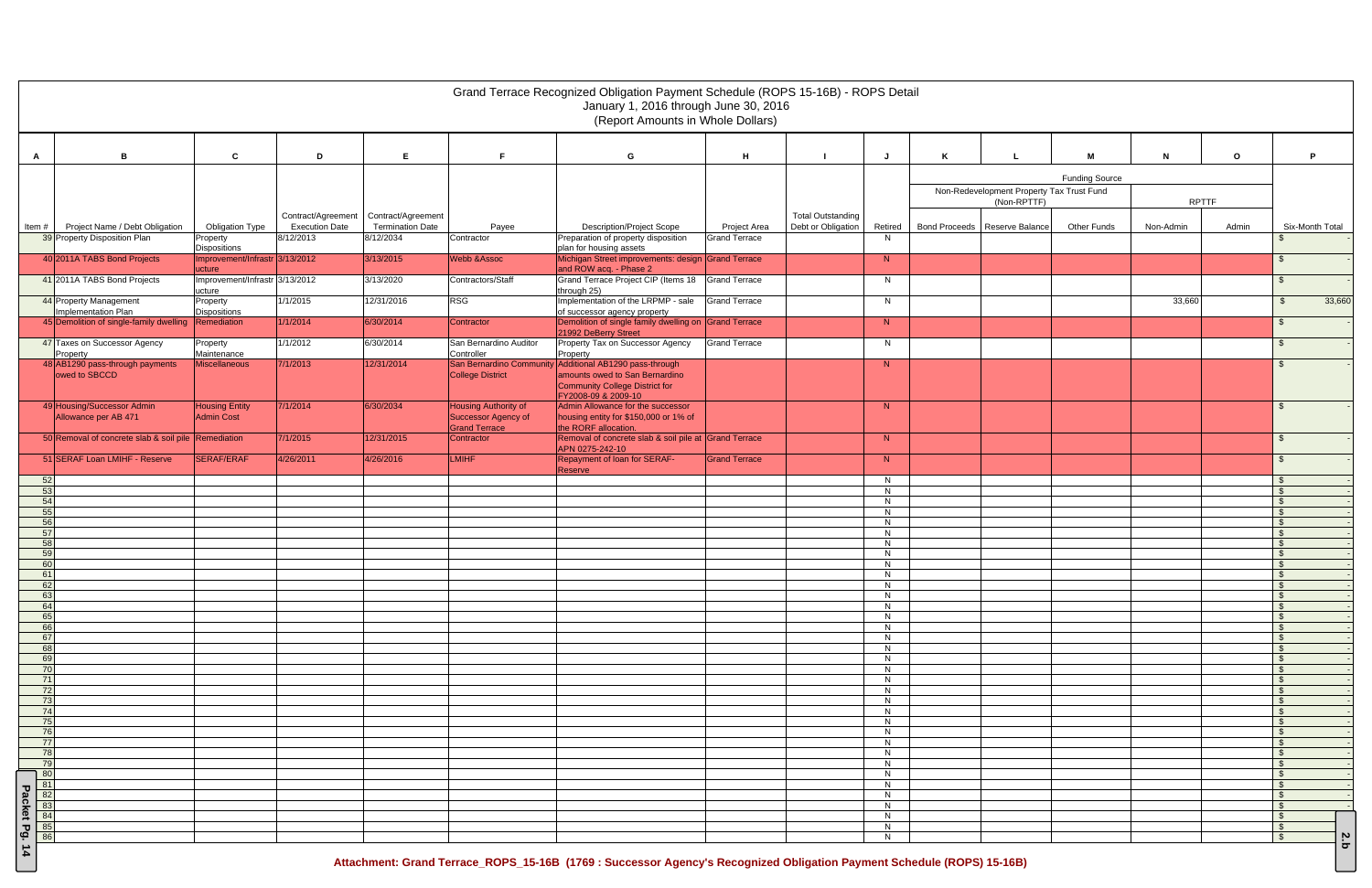|                 | Pursuant to Health and Safety Code section 34177 (I), Redevelopment Property Tax Trust Fund (RPTTF) may be listed as a source of payment on the ROPS, but only to the extent no other funding source is available<br>or when payment from property tax revenues is required by an enforceable obligation. For tips on how to complete the Report of Cash Balances Form, see Cash Balance Tips Sheet |                       |                                      |                               |                                 |                           |              |                 |
|-----------------|-----------------------------------------------------------------------------------------------------------------------------------------------------------------------------------------------------------------------------------------------------------------------------------------------------------------------------------------------------------------------------------------------------|-----------------------|--------------------------------------|-------------------------------|---------------------------------|---------------------------|--------------|-----------------|
| $\mathbf{A}$    | B                                                                                                                                                                                                                                                                                                                                                                                                   | $\mathbf{C}$          | D                                    | Е                             | F.                              | G                         | H            |                 |
|                 |                                                                                                                                                                                                                                                                                                                                                                                                     |                       |                                      | <b>Fund Sources</b>           |                                 |                           |              |                 |
|                 |                                                                                                                                                                                                                                                                                                                                                                                                     |                       | <b>Bond Proceeds</b>                 |                               | <b>Reserve Balance</b>          | Other                     | <b>RPTTF</b> |                 |
|                 |                                                                                                                                                                                                                                                                                                                                                                                                     |                       |                                      | Prior ROPS<br>period balances | Prior ROPS<br><b>RPTTF</b>      |                           |              |                 |
|                 |                                                                                                                                                                                                                                                                                                                                                                                                     | Bonds Issued on       |                                      | and DDR RPTTF                 | distributed as                  | Rent,                     | Non-Admin    |                 |
|                 | <b>Cash Balance Information by ROPS Period</b>                                                                                                                                                                                                                                                                                                                                                      | or before<br>12/31/10 | Bonds Issued on<br>or after 01/01/11 | balances<br>retained          | reserve for future<br>period(s) | Grants,<br>Interest, Etc. | and<br>Admin | <b>Comments</b> |
|                 | ROPS 14-15B Actuals (01/01/15 - 06/30/15)                                                                                                                                                                                                                                                                                                                                                           |                       |                                      |                               |                                 |                           |              |                 |
|                 | Beginning Available Cash Balance (Actual 01/01/15)                                                                                                                                                                                                                                                                                                                                                  |                       |                                      |                               |                                 |                           |              |                 |
|                 | 2 Revenue/Income (Actual 06/30/15)                                                                                                                                                                                                                                                                                                                                                                  |                       | 19,639,913                           | 1,401,663                     |                                 |                           | 60,013       |                 |
|                 | RPTTF amounts should tie to the ROPS 14-15B distribution from the                                                                                                                                                                                                                                                                                                                                   |                       |                                      |                               |                                 |                           |              |                 |
|                 | County Auditor-Controller during January 2015                                                                                                                                                                                                                                                                                                                                                       |                       |                                      |                               |                                 | 17,392                    |              |                 |
|                 | <b>Expenditures for ROPS 14-15B Enforceable Obligations (Actual</b><br>06/30/15)                                                                                                                                                                                                                                                                                                                    |                       |                                      |                               |                                 |                           |              |                 |
|                 | RPTTF amounts, H3 plus H4 should equal total reported actual<br>expenditures in the Report of PPA, Columns L and Q                                                                                                                                                                                                                                                                                  |                       |                                      | 1,367,261                     |                                 |                           |              |                 |
| 4               | Retention of Available Cash Balance (Actual 06/30/15)<br>RPTTF amount retained should only include the amounts distributed as<br>reserve for future period(s)                                                                                                                                                                                                                                       |                       |                                      |                               |                                 |                           |              |                 |
| $5\phantom{.0}$ | <b>ROPS 14-15B RPTTF Prior Period Adjustment</b><br>RPTTF amount should tie to the self-reported ROPS 14-15B PPA in the<br>Report of PPA, Column S                                                                                                                                                                                                                                                  |                       |                                      | No entry required             |                                 |                           |              |                 |
| 6               | <b>Ending Actual Available Cash Balance</b>                                                                                                                                                                                                                                                                                                                                                         |                       |                                      |                               |                                 |                           |              |                 |
|                 | C to G = $(1 + 2 - 3 - 4)$ , H = $(1 + 2 - 3 - 4 - 5)$                                                                                                                                                                                                                                                                                                                                              |                       | $19,639,913$ \$<br><b>S</b>          | $34,402$   \$                 |                                 | 17,392<br>S.              | 60,013       |                 |
|                 | ROPS 15-16A Estimate (07/01/15 - 12/31/15)                                                                                                                                                                                                                                                                                                                                                          |                       |                                      |                               |                                 |                           |              |                 |
|                 | 7 Beginning Available Cash Balance (Actual 07/01/15)<br>$(C, D, E, G = 4 + 6, F = H4 + F4 + F6, and H = 5 + 6)$                                                                                                                                                                                                                                                                                     |                       |                                      |                               |                                 |                           |              |                 |
|                 | 8  Revenue/Income (Estimate 12/31/15)                                                                                                                                                                                                                                                                                                                                                               |                       | $19,639,913$ \$<br>S.                | $34,402$ \ \$                 |                                 | $17,392$ \$<br>\$         | 60,013       |                 |
|                 | RPTTF amounts should tie to the ROPS 15-16A distribution from the                                                                                                                                                                                                                                                                                                                                   |                       |                                      |                               |                                 |                           |              |                 |
| 9               | County Auditor-Controller during June 2015<br><b>Expenditures for ROPS 15-16A Enforceable Obligations (Estimate)</b>                                                                                                                                                                                                                                                                                |                       |                                      |                               |                                 |                           | 1,447,785    |                 |
|                 | 12/31/15                                                                                                                                                                                                                                                                                                                                                                                            |                       |                                      |                               |                                 |                           | 1,465,798    |                 |
|                 | 10 Retention of Available Cash Balance (Estimate 12/31/15)<br>RPTTF amount retained should only include the amounts distributed as<br>reserve for future period(s)                                                                                                                                                                                                                                  |                       |                                      |                               |                                 |                           |              |                 |
| 11              | Ending Estimated Available Cash Balance $(7 + 8 - 9 - 10)$                                                                                                                                                                                                                                                                                                                                          |                       | $19,639,913$ \$<br>\$                | $34,402$ \$                   |                                 | $17,392$ \$<br>S.         | 42,000       |                 |

## **Grand Terrace Recognized Obligation Payment Schedule (ROPS 15-16B) - Report of Cash Balances (Report Amounts in Whole Dollars)**